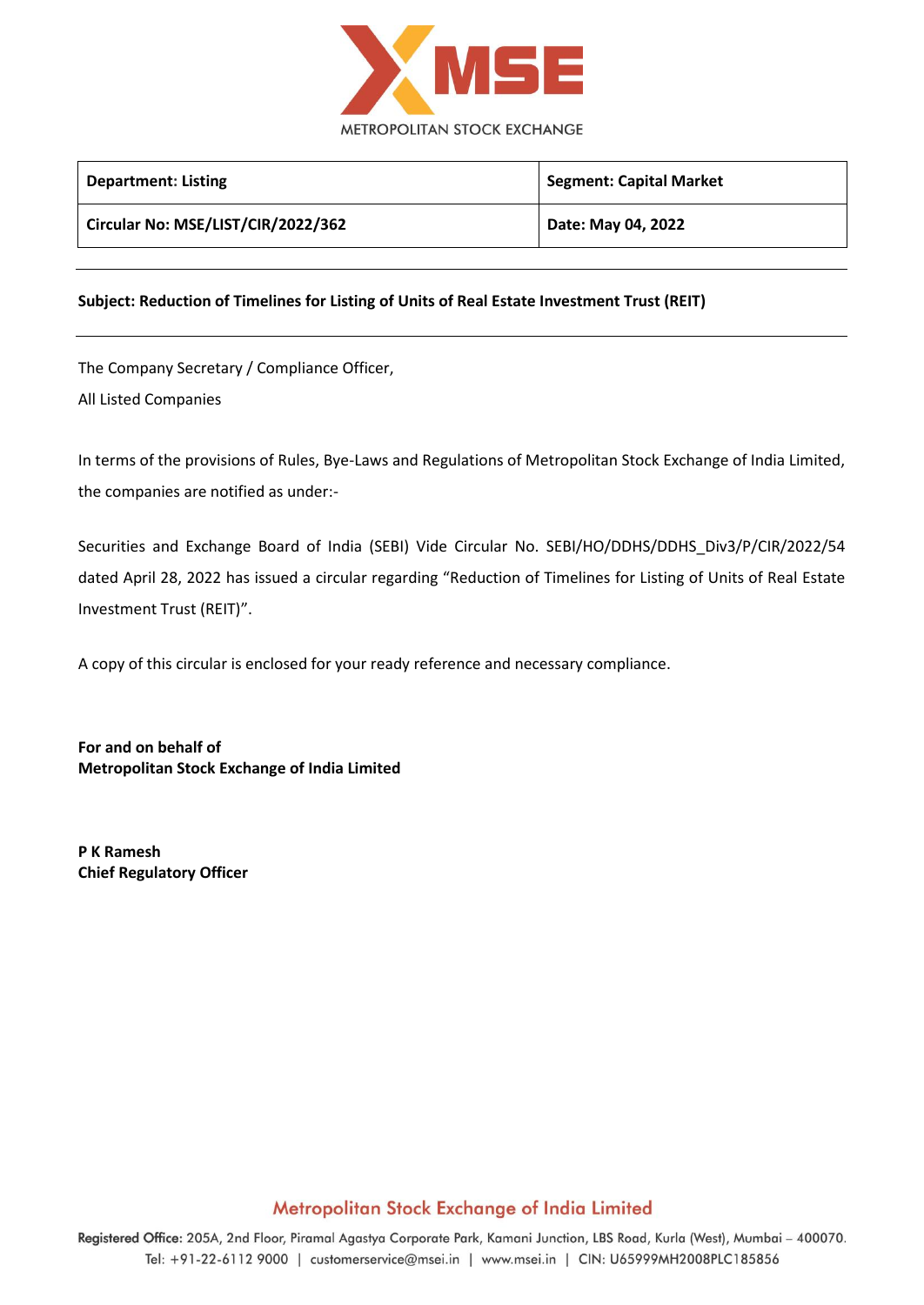

## **CIRCULAR**

### **SEBI/HO/DDHS/DDHS\_Div3/P/CIR/2022/54 April 28, 2022**

**To, Real Estate Investment Trusts Recognised Stock Exchanges Registered Depositories Registered Depository Participants, Stock brokers, Merchant Bankers, Registrars to an Issue and Share Transfer Agents, Bankers to issues, Self-Certified Syndicate Banks**

Madam / Sir,

# **Sub: Reduction of timelines for listing of units of Real Estate Investment Trust (REIT)**

1. As a part of the continuing endeavour to streamline the process of public issue of units of Real Estate Investment Trust (REIT), it has been decided to reduce the time taken for allotment and listing after the closure of issue to six working days as against the present requirement of within twelve working days. The indicative timelines from issue closure till listing are as under:

#### Timelines from issue closure till listing

| SI. | <b>Details of activities</b> | date<br><b>Due</b> |
|-----|------------------------------|--------------------|
| No. |                              | (working day*)     |
|     | Issue closes                 | (Issue closing)    |
|     |                              | date)              |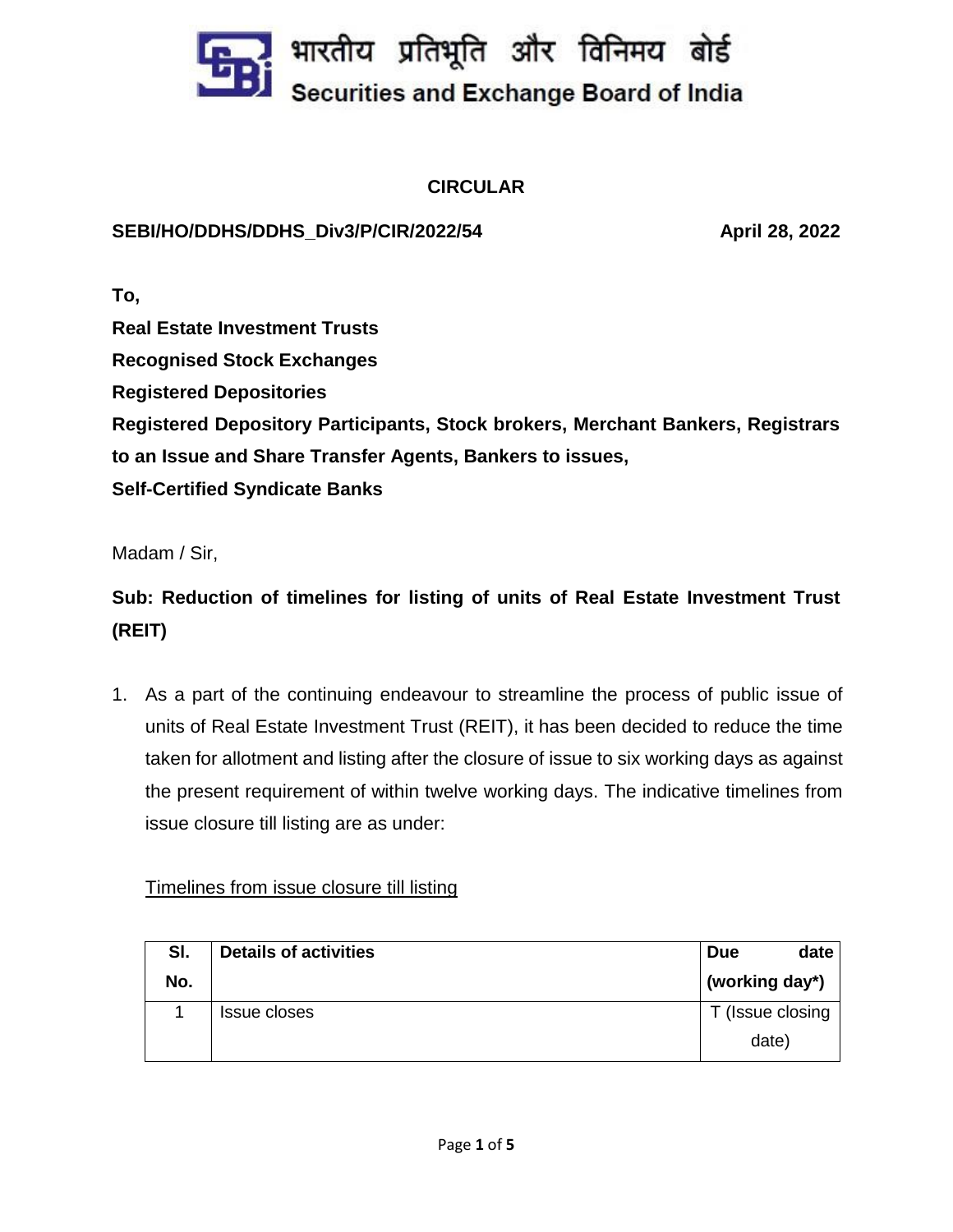

| SI. | <b>Details of activities</b>                                                                                                                                                                                                                                                                                           |                                                               |                                                           | date<br><b>Due</b> |                |
|-----|------------------------------------------------------------------------------------------------------------------------------------------------------------------------------------------------------------------------------------------------------------------------------------------------------------------------|---------------------------------------------------------------|-----------------------------------------------------------|--------------------|----------------|
| No. |                                                                                                                                                                                                                                                                                                                        |                                                               |                                                           |                    | (working day*) |
| 2   | a)                                                                                                                                                                                                                                                                                                                     | Stock exchange(s) shall allow modification of selected fields |                                                           |                    |                |
|     |                                                                                                                                                                                                                                                                                                                        |                                                               | (till 11 AM) in the bid details already uploaded.         |                    |                |
|     | b)                                                                                                                                                                                                                                                                                                                     |                                                               | RTA to get the electronic bid details from the stock      |                    |                |
|     |                                                                                                                                                                                                                                                                                                                        |                                                               | exchanges by end of the day.                              |                    |                |
|     | C)                                                                                                                                                                                                                                                                                                                     |                                                               | Designated branches of Self Certified Syndicate Banks     |                    |                |
|     |                                                                                                                                                                                                                                                                                                                        |                                                               | (SCSB) may not accept applications after T+1 day.         |                    |                |
|     | d)                                                                                                                                                                                                                                                                                                                     |                                                               | Syndicate members, brokers, DPs and RTAs to forward a     |                    |                |
|     |                                                                                                                                                                                                                                                                                                                        |                                                               | schedule with following fields along with the application |                    |                |
|     |                                                                                                                                                                                                                                                                                                                        |                                                               | forms to designated branches of the respective SCSBs for  |                    |                |
|     |                                                                                                                                                                                                                                                                                                                        | blocking of funds.                                            |                                                           |                    |                |
|     |                                                                                                                                                                                                                                                                                                                        | <b>S. No.</b>                                                 | <b>Details</b>                                            |                    |                |
|     |                                                                                                                                                                                                                                                                                                                        | $\mathbf{1}$                                                  | Symbol                                                    |                    |                |
|     |                                                                                                                                                                                                                                                                                                                        | $\overline{2}$                                                | Intermediary code                                         |                    |                |
|     |                                                                                                                                                                                                                                                                                                                        | 3                                                             | Location code                                             |                    |                |
|     |                                                                                                                                                                                                                                                                                                                        | 4                                                             | Application No.                                           |                    | $T+1$          |
|     |                                                                                                                                                                                                                                                                                                                        | 5                                                             | Category                                                  |                    |                |
|     |                                                                                                                                                                                                                                                                                                                        | 6                                                             | <b>PAN</b>                                                |                    |                |
|     |                                                                                                                                                                                                                                                                                                                        | $\overline{7}$                                                | DP Id                                                     |                    |                |
|     |                                                                                                                                                                                                                                                                                                                        | 8                                                             | Client ID                                                 |                    |                |
|     |                                                                                                                                                                                                                                                                                                                        | 9                                                             | No. of units                                              |                    |                |
|     |                                                                                                                                                                                                                                                                                                                        | 10                                                            | Amount                                                    |                    |                |
|     | e) RTA to give bid file received from stock exchanges<br>containing the application number and amount to all the<br>SCSBs who may use this file for validation/ reconciliation at<br>their end.<br>f)<br>SCSBs to continue/begin blocking of funds.<br>Demat Account of REIT is credited with the shares of SPV.<br>g) |                                                               |                                                           |                    |                |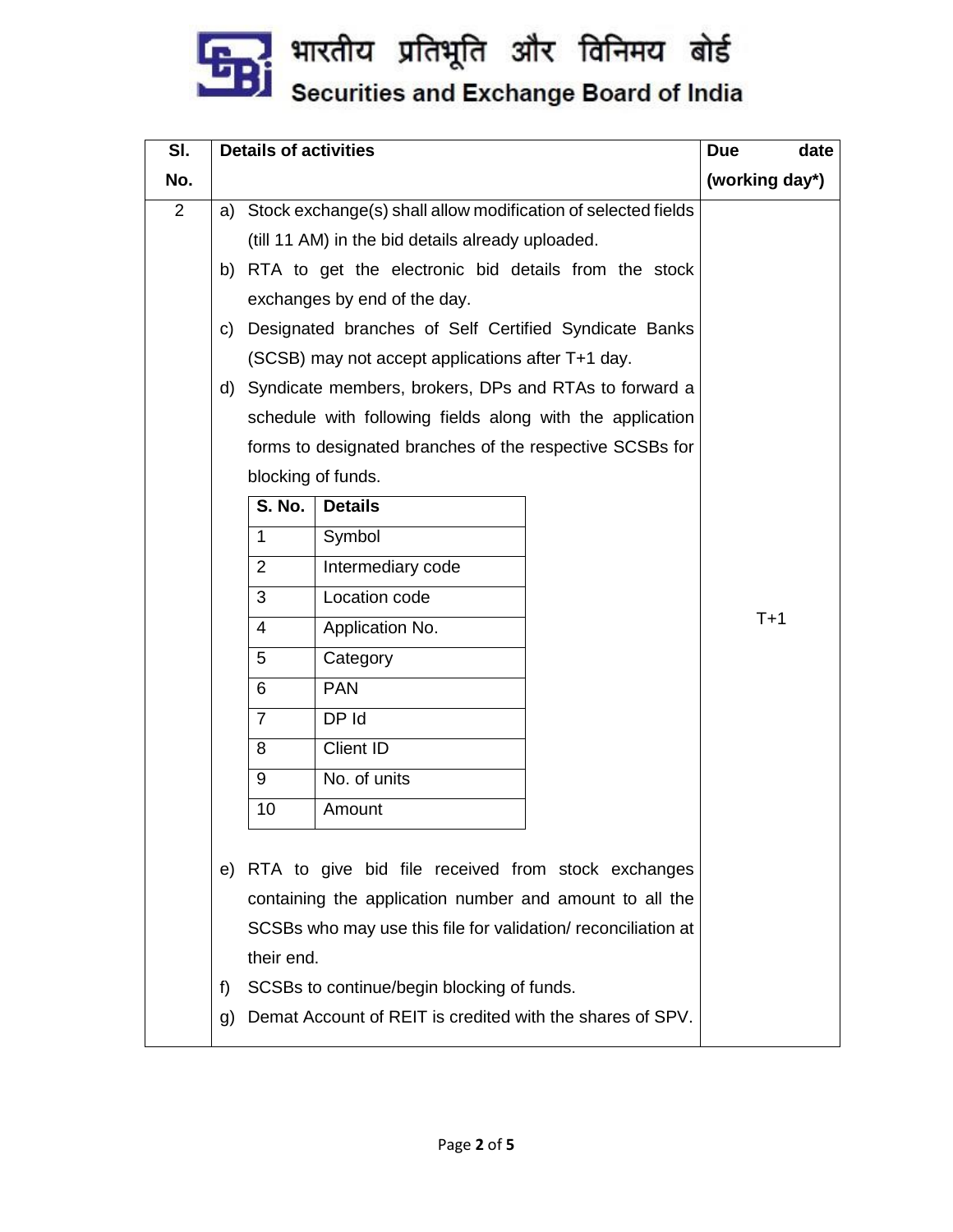

| SI. | <b>Details of activities</b> |                                                                | date<br><b>Due</b> |
|-----|------------------------------|----------------------------------------------------------------|--------------------|
| No. |                              |                                                                | (working day*)     |
| 3   | a)                           | Manager on behalf of REIT, merchant banker and RTA to          |                    |
|     |                              | submit relevant documents to the stock exchange(s) except      |                    |
|     |                              | listing application, allotment details and demat credit and    |                    |
|     |                              | refund details for the purpose of listing permission.          |                    |
|     |                              | b) SCSBs to send confirmation of funds blocked (final          |                    |
|     |                              | certificate) to the RTA by end of the day.                     |                    |
|     | C)                           | RTA shall reconcile the compiled data received from the        | $T+2$              |
|     |                              | stock exchange(s) and all SCSBs.                               |                    |
|     |                              | d) RTA to undertake "Technical Rejection" test based on        |                    |
|     |                              | electronic bid details and prepare list of technical rejection |                    |
|     | cases.                       |                                                                |                    |
|     | e)<br>account                | Transfer of shares from Sponsor Demat a/c to Trust Demat       |                    |
| 4   | a)                           | Finalization of technical rejection and minutes of the         |                    |
|     |                              | meeting between manager on behalf of REIT, merchant            |                    |
|     | banker, RTA.                 |                                                                |                    |
|     | b)                           | The allotment in the public issue of units to applicants other |                    |
|     | proportionate basis.         | than anchor investors and strategic investors shall be on      |                    |
|     | C)                           | RTA shall finalise the basis of allotment and submit it to the |                    |
|     |                              | designated stock exchange for approval.                        |                    |
|     |                              | d) Designated stock exchange to approve the basis of           | T+3                |
|     | allotment.                   |                                                                |                    |
|     |                              | e) RTA to prepare funds transfer schedule based on approved    |                    |
|     | basis of allotment.          |                                                                |                    |
|     | f)                           | RTA and merchant banker to issue funds transfer                |                    |
|     | instructions to SCSBs.       |                                                                |                    |
|     | g)                           | Sponsor shall transfer its entire shareholding or interest or  |                    |
|     |                              | rights in the holdCo. and /or SPV or ownership of the real     |                    |
|     |                              | estate or property as disclosed in the offer document.         |                    |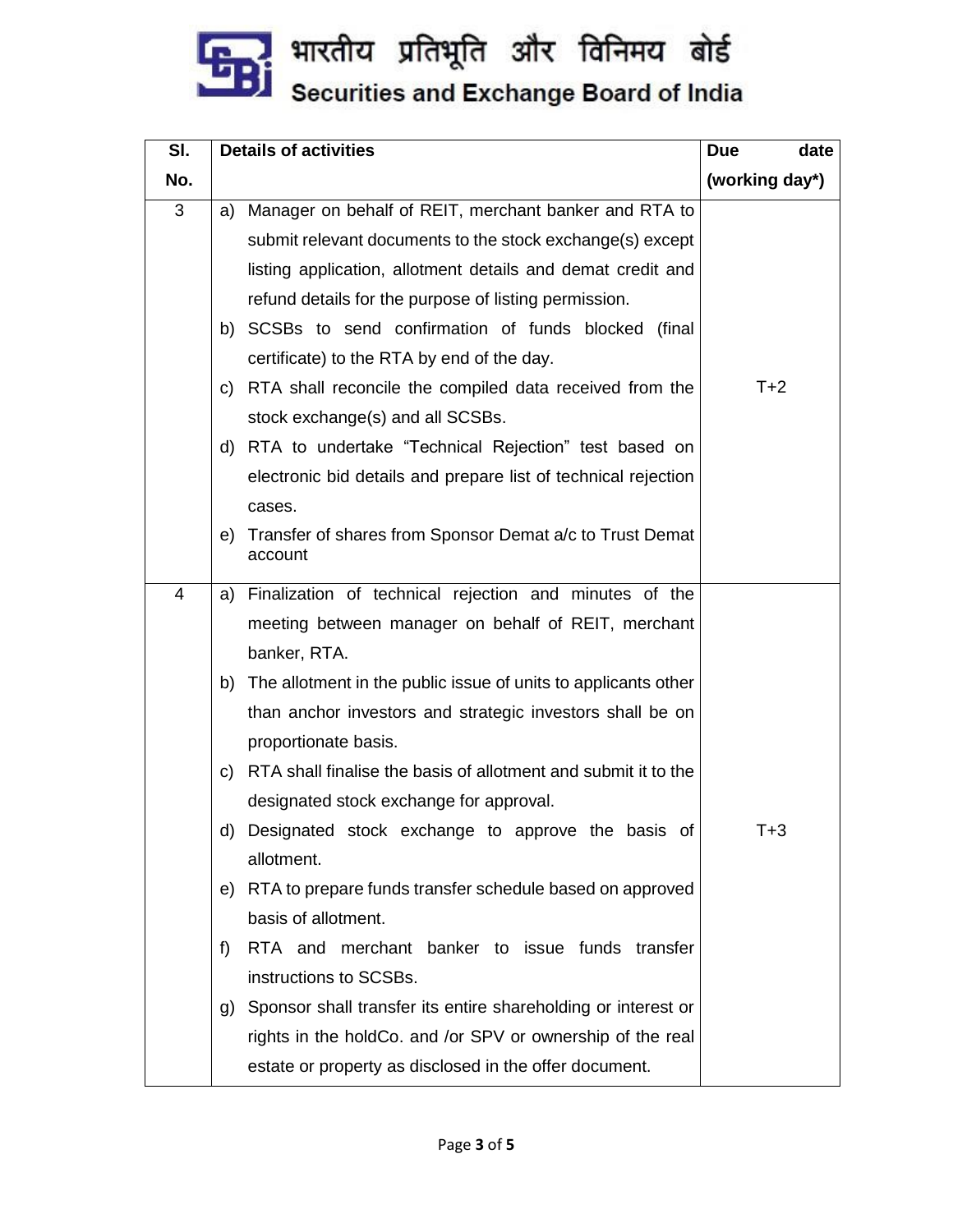

| SI. | <b>Details of activities</b>                                        | date<br><b>Due</b> |
|-----|---------------------------------------------------------------------|--------------------|
| No. |                                                                     | (working day*)     |
|     | Manager on behalf of the REIT to initiate corporate action<br>h)    |                    |
|     | for credit of units of REIT to the sponsor/other shareholders       |                    |
|     | of the SPVs/assets.                                                 |                    |
| 5   | a) SCSBs to credit the funds in public issue account of the         |                    |
|     | REIT and confirm the same.                                          |                    |
|     | After successful transfer of assets to REIT, the allotment of<br>b) |                    |
|     | units to investors in the public issue shall be made.               |                    |
|     | RTA/ Manager to initiate corporate action for credit of units<br>C) |                    |
|     | of REIT to successful allottees in the public issue.                |                    |
|     | Manager and RTA to file allotment details with designated<br>d)     | $T+4$              |
|     | stock exchange(s) and confirm all formalities are complete          |                    |
|     | except demat credit.                                                |                    |
|     | RTA to send bank-wise data of allottees, amount due on<br>e)        |                    |
|     | units allotted, if any, and balance amount to be unblocked          |                    |
|     | to SCSBs.                                                           |                    |
| 6   | RTA to receive confirmation of demat credit from<br>a)              |                    |
|     | depositories.                                                       |                    |
|     | Manager and RTA to file confirmation of demat credit and<br>b)      |                    |
|     | issuance of instructions to unblock ASBA funds, as                  |                    |
|     | applicable, with stock exchange(s).                                 |                    |
|     | The merchant banker(s) shall ensure that the allotment,<br>C)       |                    |
|     | credit of dematerialised units of REIT and unblocking of            | $T+5$              |
|     | application monies, as may be applicable, are done                  |                    |
|     | electronically.                                                     |                    |
|     | Manager on behalf of REIT shall make listing application to<br>d)   |                    |
|     | stock exchange(s) to give listing and trading permission.           |                    |
|     | e) Stock exchange(s) to issue notice for listing and                |                    |
|     | commencement of trading.                                            |                    |
|     |                                                                     |                    |